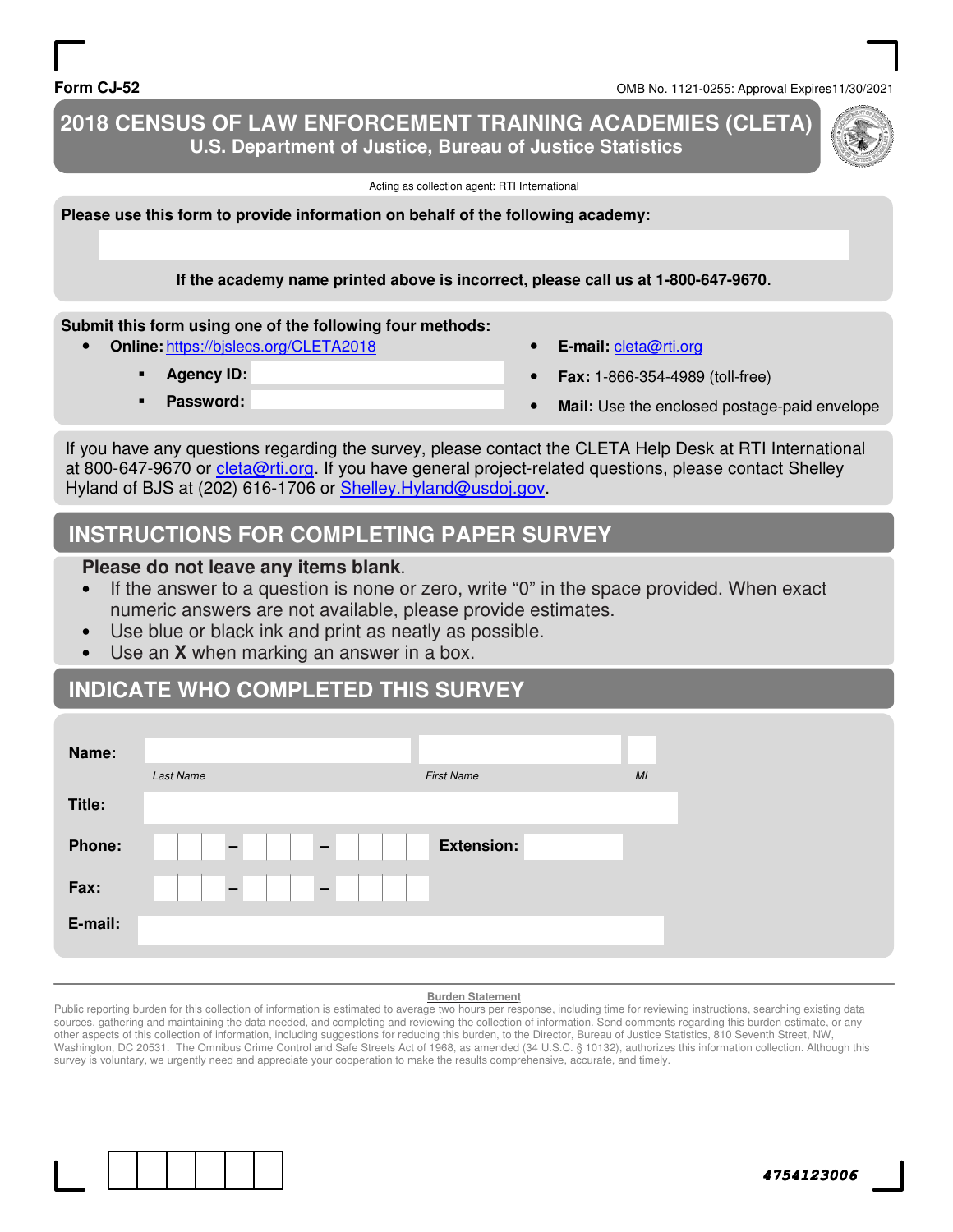*This page is intentionally left blank* 

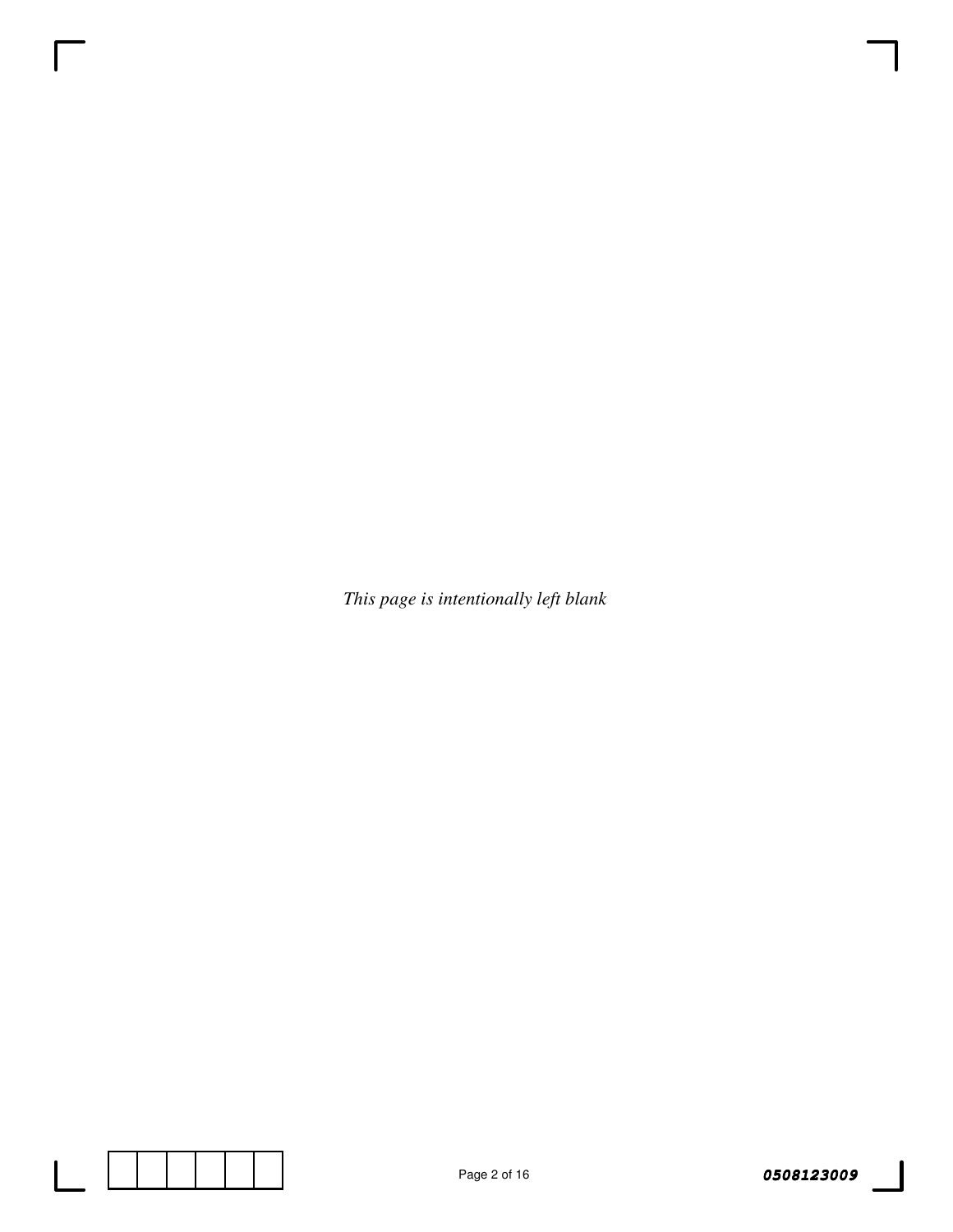## **GENERAL ACADEMY INFORMATION**

- **1. Which one of the following options best describes the entity responsible for operating your training academy in 2018?** Select only one response.
	- □ State Peace Officer Standards and Training (POST) (or equivalent state authority)
	- $\square$  State police/highway patrol agency
	- $\Box$  City/municipal police department
	- □ Sheriff's office/department
	- $\Box$  County police department
	- $\Box$  Academy affiliated with a 4-year college/university
	- $\Box$  Academy affiliated with a 2-year college/community college
	- $\Box$  Technical school
	- $\Box$  Other (please specify):
- **2. For purposes of this survey, "Basic Law Enforcement" (BASIC) training is defined as the mandatory training for newly appointed or elected law enforcement officers as required by federal or state statute, rule, or regulation, depending upon the jurisdiction of the agency hiring the new officer.**

**In 2018, did your academy provide any BASIC training?**

- $\Box$  Yes
- $\square$  No  $\longrightarrow$  Skip the rest of the survey **and submit it using the instructions on the survey cover sheet**
- **3. In 2018, was your academy state- or POST-certified/approved?**
	- $\Box$  Yes
	- $\Box$  No
- **4. In 2018, was your academy accredited by the Commission on Accreditation for Law Enforcement Agencies (CALEA)?**
	- □ Yes
	- $\Box$  No
- **5. In 2018, were the following degrees offered through your academy?**

|                       | Yes No |      |
|-----------------------|--------|------|
| a. Associate's Degree |        |      |
| b. Bachelor's Degree  | 4 L Z  | - 11 |

- **6. In 2018, was college credit awarded for your academy's BASIC training?**
	- □ Yes, college credit was awarded automatically
	- $\Box$  Yes, college credit was awarded under certain circumstances (e.g., student-initiated)
	- $\square$  No
- **7. In 2018, in addition to BASIC training, did your academy offer the following types of training?** Include only trainings conducted or provided by your academy.

|                                                                                               | 'es | Nο |
|-----------------------------------------------------------------------------------------------|-----|----|
| a. In-service training for active<br>duty, certified officers                                 |     |    |
| b. Specialized training (e.g.,<br>SWAT, K-9, marine, etc.)                                    |     |    |
| c. First-line or higher<br>supervisor training                                                | H   |    |
| d. Field training instructors-<br><b>FTO/PTO</b>                                              |     |    |
| e. Lateral training for officers<br>hired from other agencies                                 | ΙI  |    |
| f. Pre-service training<br>(training prior to the<br>enrollment in a BASIC<br>training class) |     |    |
| g. Night class, extended<br>format, or modular format                                         |     |    |
| h. Reserve officer course                                                                     |     |    |
|                                                                                               |     |    |

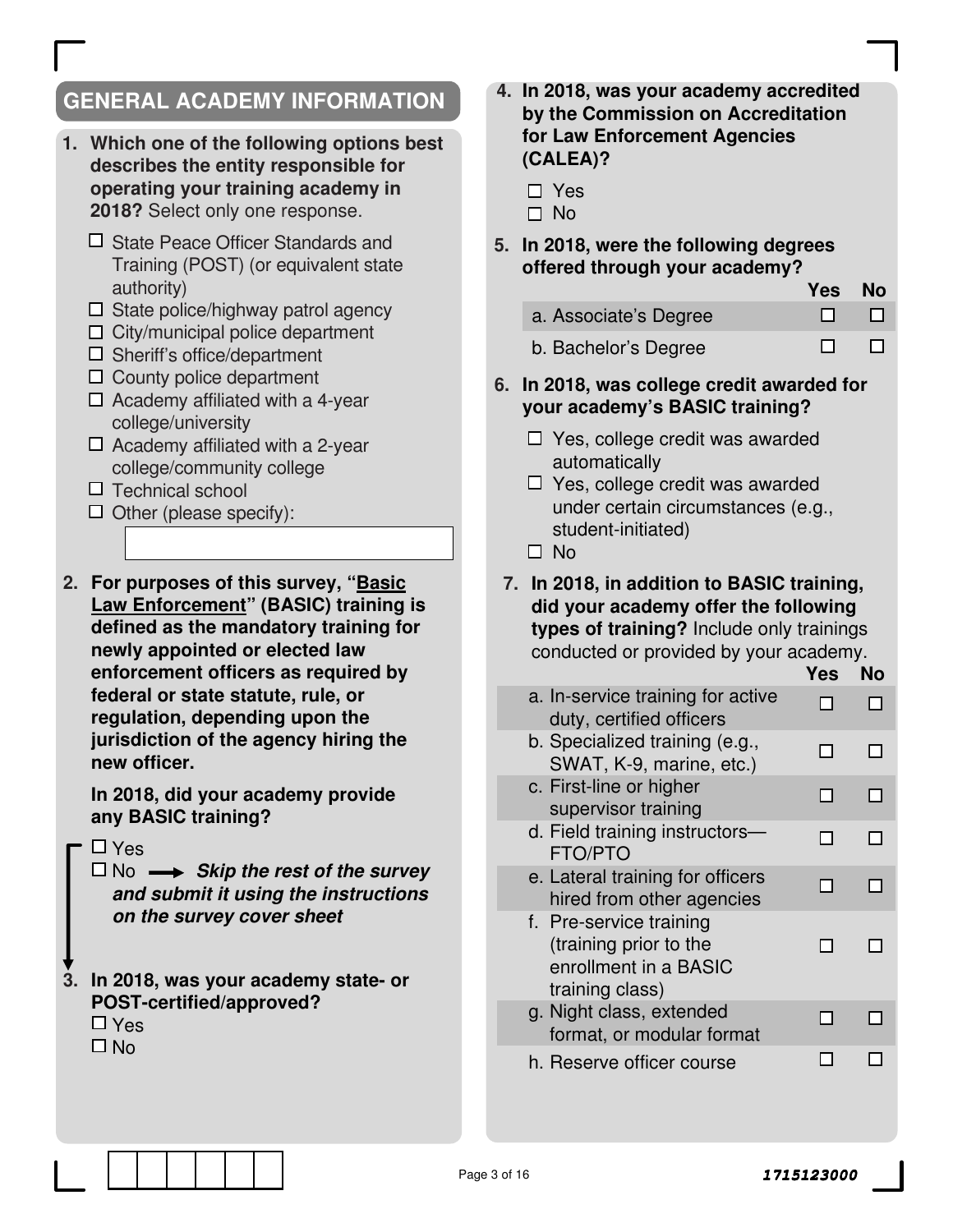**8. In 2018, did your academy provide BASIC training for the following positions?**

|                                             | Yes | No |
|---------------------------------------------|-----|----|
| a. Local police officer (city/county)       | l 1 |    |
| b. Sheriff's deputy (law enforcement)       |     |    |
| c. University/college campus police officer |     |    |
| d. Corrections officer                      |     |    |
| e. Park ranger/officer                      | П   | П  |
| f. School resource officer                  |     |    |
| g. State police/highway patrol officer      | ш   | П  |
| h. Auxiliary officer                        |     |    |
| i. Pre-service/self-sponsored               | H   |    |
| Natural resources officer                   |     |    |
| k. Arson investigator or fire marshal       | П   | П  |
| I. Constable                                |     |    |
| m. Transportation police officer            | l 1 | П  |
| n. Tribal police officer                    |     |    |
| o. Marshal                                  |     |    |

**9. In 2018, how many of the following types of law enforcement agencies sent recruits to your academy's BASIC training?** Do not include self-sponsored candidates (i.e., candidates who are not affiliated with or sponsored by an agency).

If your academy served only self-sponsored candidates, check here:  $\Box \rightarrow$  Go to Question 10

|                                                                                                                                                                                                                                                                                                                                       | <b>Number of</b><br><b>Agencies</b> |
|---------------------------------------------------------------------------------------------------------------------------------------------------------------------------------------------------------------------------------------------------------------------------------------------------------------------------------------|-------------------------------------|
| a. Local police department (e.g., municipal, county, regional)                                                                                                                                                                                                                                                                        |                                     |
| b. Sheriff's office/department                                                                                                                                                                                                                                                                                                        |                                     |
| c. State police/highway patrol agency                                                                                                                                                                                                                                                                                                 |                                     |
| d. Special Jurisdiction<br>Examples: Public buildings/facilities (e.g., university, campus), Natural<br>resources (e.g., fish and wildlife, parks), Transportation (e.g., airports,<br>railroads, harbor), Criminal investigations (e.g., state/county/city<br>investigations, fraud), Special enforcement (e.g., alcohol, narcotics) |                                     |
| e. Total number of agencies served in 2018 (Sum of Rows a through d)                                                                                                                                                                                                                                                                  |                                     |
| Page 4 of 16                                                                                                                                                                                                                                                                                                                          | <i><b>0409123009</b></i>            |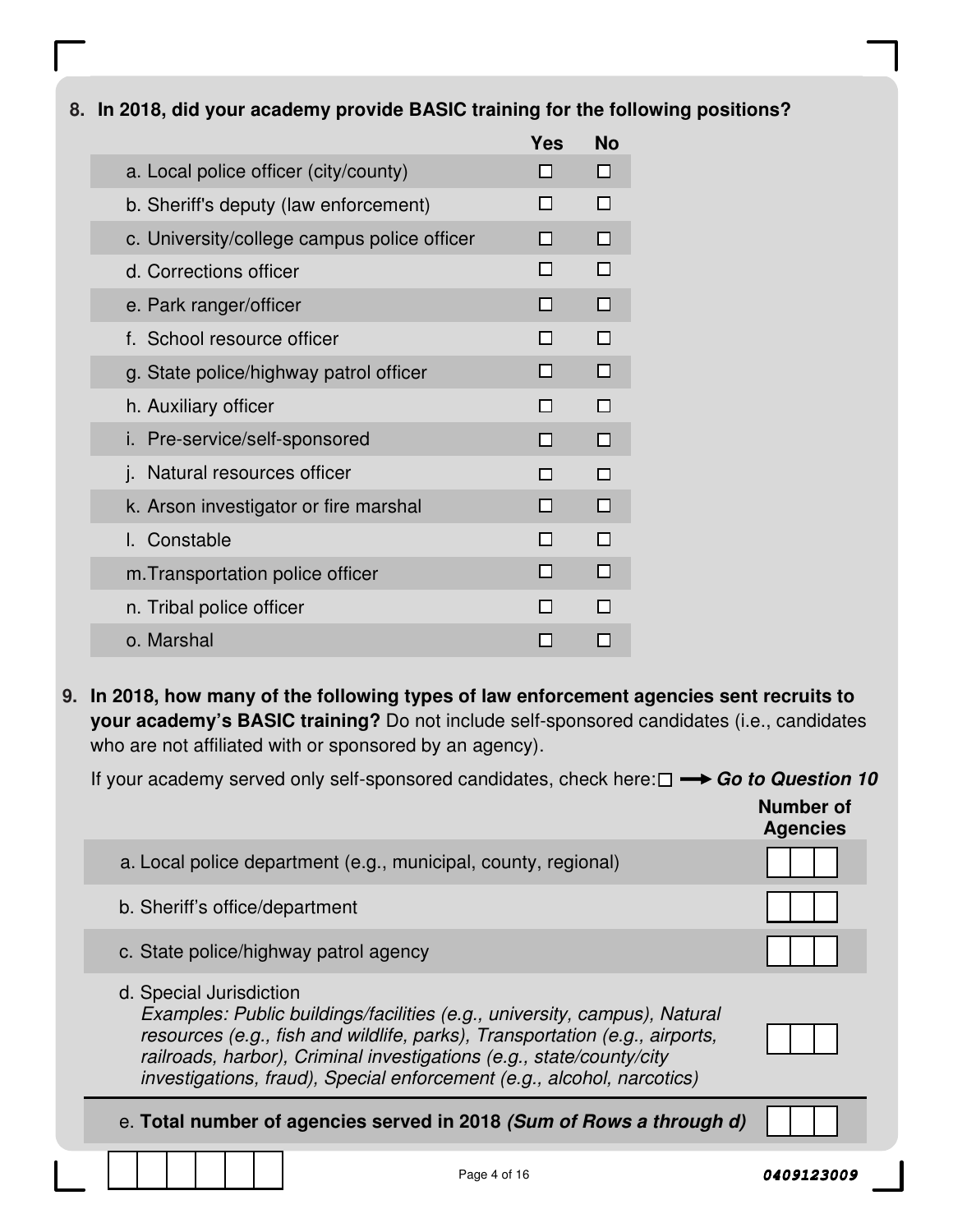| 10. Enter the length of your core BASIC training program as of December 31, 2018 and mark<br>the appropriate unit of time. Do not include any formal field training program, details outside<br>your core program, or any breaks from scheduled BASIC training. |                                                                                                                     |            |
|-----------------------------------------------------------------------------------------------------------------------------------------------------------------------------------------------------------------------------------------------------------------|---------------------------------------------------------------------------------------------------------------------|------------|
| Length of BASIC training:                                                                                                                                                                                                                                       | $\Box$ Hours<br>$\square$ Weeks<br>$\Box$ Months<br>$\square$ Semesters<br>$\Box$ Other increment (please specify): |            |
| 11. In 2018, was field training mandatory for recruits following completion of your academy's<br><b>BASIC training?</b>                                                                                                                                         |                                                                                                                     |            |
| $\Box$ Yes, it was mandatory for <u>all</u> recruits<br>$\Box$ No                                                                                                                                                                                               | $\Box$ Yes, it was mandatory for some recruits (e.g., field training was agency-specific)                           |            |
| 12. Did your academy oversee the field training component?                                                                                                                                                                                                      |                                                                                                                     |            |
| $\Box$ Yes<br>$\Box$ No $\longrightarrow$ Go to Question 14                                                                                                                                                                                                     |                                                                                                                     |            |
| 13. Enter the length of your core field training program as of December 31, 2018 and mark the<br>appropriate unit of time.                                                                                                                                      |                                                                                                                     |            |
| Length of field training<br>segment in recruit<br>training program:                                                                                                                                                                                             | $\Box$ Hours<br>$\Box$ Weeks<br>$\Box$ Months<br>$\Box$ Semesters<br>$\Box$ Other increment (please specify):       |            |
| 14. In 2018, did your academy provide any training or orientation for the families of recruits in<br>BASIC training, such as preparing family members for lifestyle changes they may<br>encounter when the recruit begins work as a law enforcement officer?    |                                                                                                                     |            |
| $\Box$ Yes<br>$\square$ No $\longrightarrow$ Go to Question 16                                                                                                                                                                                                  |                                                                                                                     |            |
| 15. In 2018, were recruits typically present during this training or orientation for family                                                                                                                                                                     |                                                                                                                     |            |
| members?                                                                                                                                                                                                                                                        |                                                                                                                     |            |
| $\Box$ Yes<br>$\square$ No                                                                                                                                                                                                                                      |                                                                                                                     |            |
|                                                                                                                                                                                                                                                                 | Page 5 of 16                                                                                                        | 7583123009 |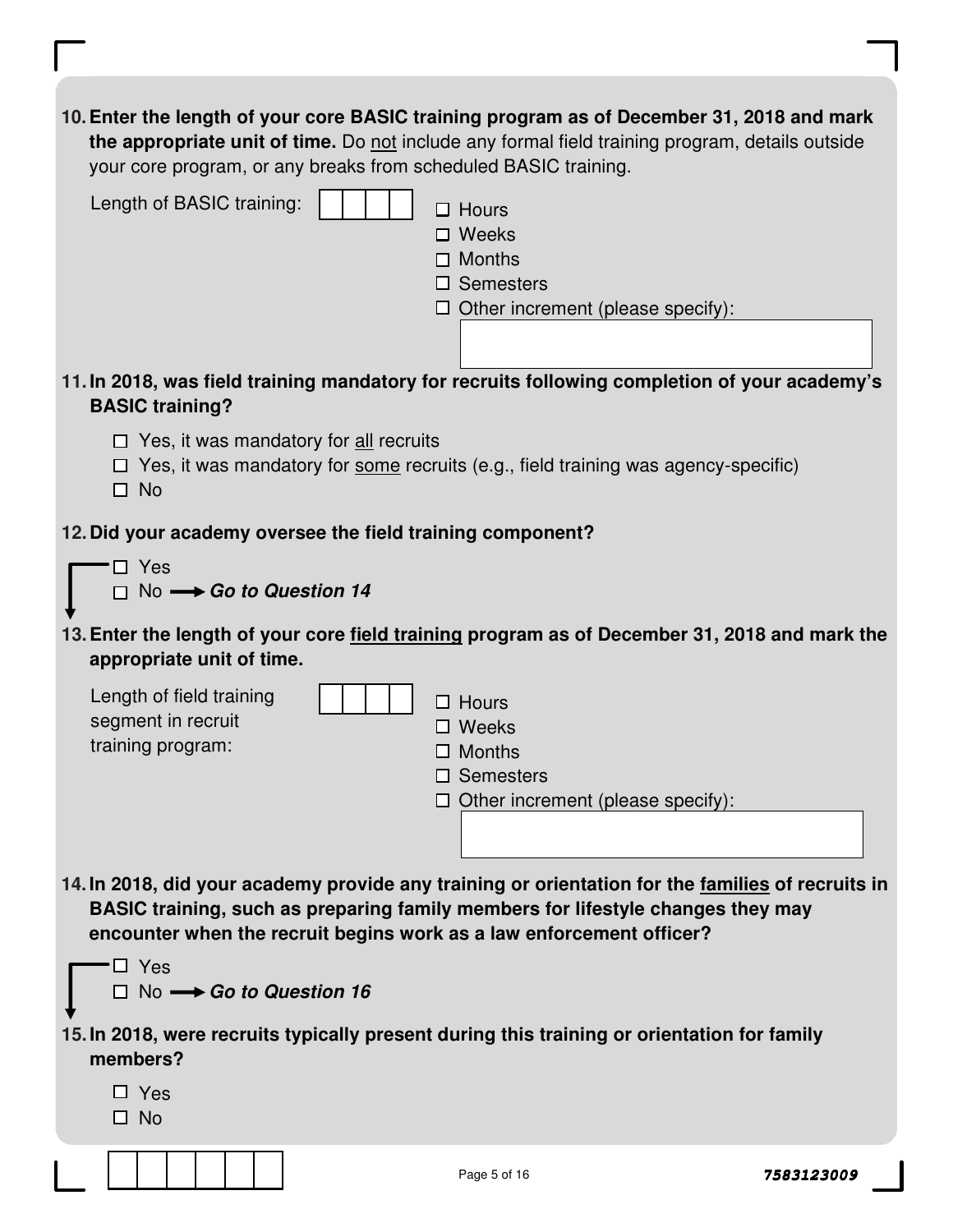**16. For the BASIC recruit academy class(es) that ended in 2018, how many of the total number of personnel serving as trainers or instructors worked full-time or part-time in each category shown below?** Full-time employees are those regularly scheduled for 35 hours or more per week. Please report each trainer or instructor only once.

|                                                                           | <b>instructors</b> | Number of full- Number of part-<br>time trainers or time trainers or<br><b>instructors</b> |
|---------------------------------------------------------------------------|--------------------|--------------------------------------------------------------------------------------------|
| a. Sworn officers employed by, or permanently assigned<br>to, the academy |                    |                                                                                            |
| b. On-duty sworn officers temporarily assigned to the<br>academy          |                    |                                                                                            |
| c. Off-duty sworn officers compensated to teach                           |                    |                                                                                            |
| d. Retired sworn officers                                                 |                    |                                                                                            |
| e. Civilians employed by, or permanently assigned to,<br>the academy      |                    |                                                                                            |
| Civilians temporarily assigned to the academy                             |                    |                                                                                            |
| g. Total number of trainers or instructors (Sum<br>of Rows a through f)   |                    |                                                                                            |

- **17. In 2018, what was the minimum education requirement for your academy's full-time trainers or instructors?**
	- $\Box$  Graduate degree required
	- □ Four-year college degree required
	- $\Box$  Two-year college degree required
	- $\Box$  Some college but no degree required
	- $\Box$  High school diploma or equivalent required
	- $\Box$  Not applicable—there was no formal education requirement for our academy trainers or **instructors**
- **18. In 2018, what was the minimum number of years of law enforcement experience required for your academy's full-time trainers or instructors?** If there was no minimum requirement, enter 0.



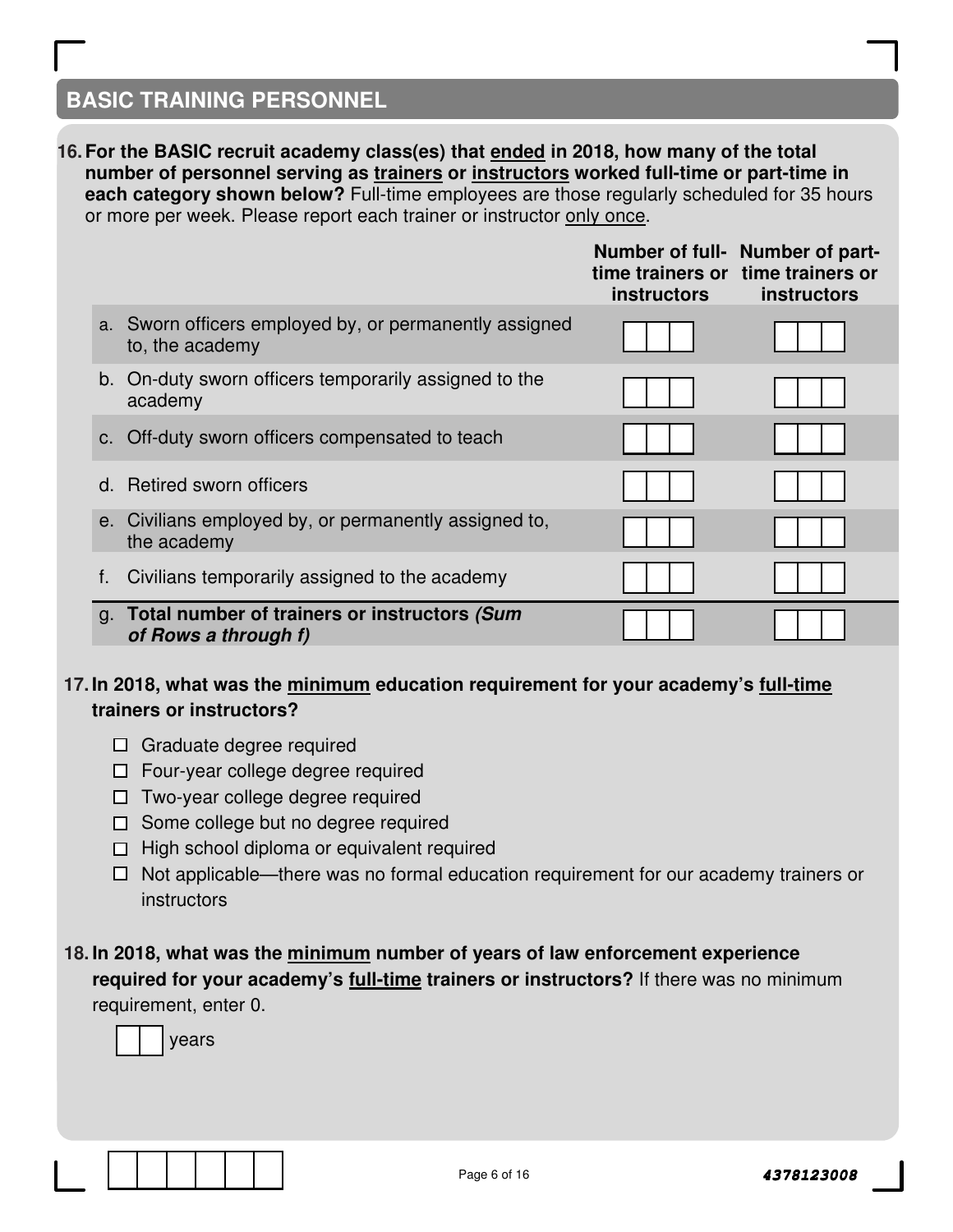### **19. In 2018, were the following certifications required for your academy's full-time trainers or instructors?**

|                                                      | Yes | N٥ |
|------------------------------------------------------|-----|----|
| a. State- or POST-certification                      |     |    |
| b. Academy certification                             |     |    |
| c. Qualified subject matter expert                   |     |    |
| d. Other certification requirement (please specify): |     |    |
|                                                      |     |    |

#### **20. In 2018, were the following used to evaluate the performance of your academy's trainers or instructors?**

|                                                               | Yes | Nο |
|---------------------------------------------------------------|-----|----|
| a. State- or POST-certification                               |     |    |
| b. Supervisory evaluations                                    |     |    |
| c. Peer evaluations (i.e., evaluated by other<br>instructors) |     |    |
| d. Student feedback/evaluations                               |     |    |

- **21. In 2018, did your academy provide ongoing or refresher training for your trainers or instructors?**
	- $\cdot \Box$  Yes □ No **→ Go to Question 23**
- **22. Were the following used to develop the content of your academy's 2018 training sessions for your trainers or instructors? Yes No**

|                                        | 1 E.S | IVO |
|----------------------------------------|-------|-----|
| a. Job task analysis or needs analysis |       |     |
| b. State- or POST-commission           |       |     |
| c. Subject matter expert               |       |     |
| d. Law enforcement advisory board      |       |     |
| e. Academy staff input                 |       |     |

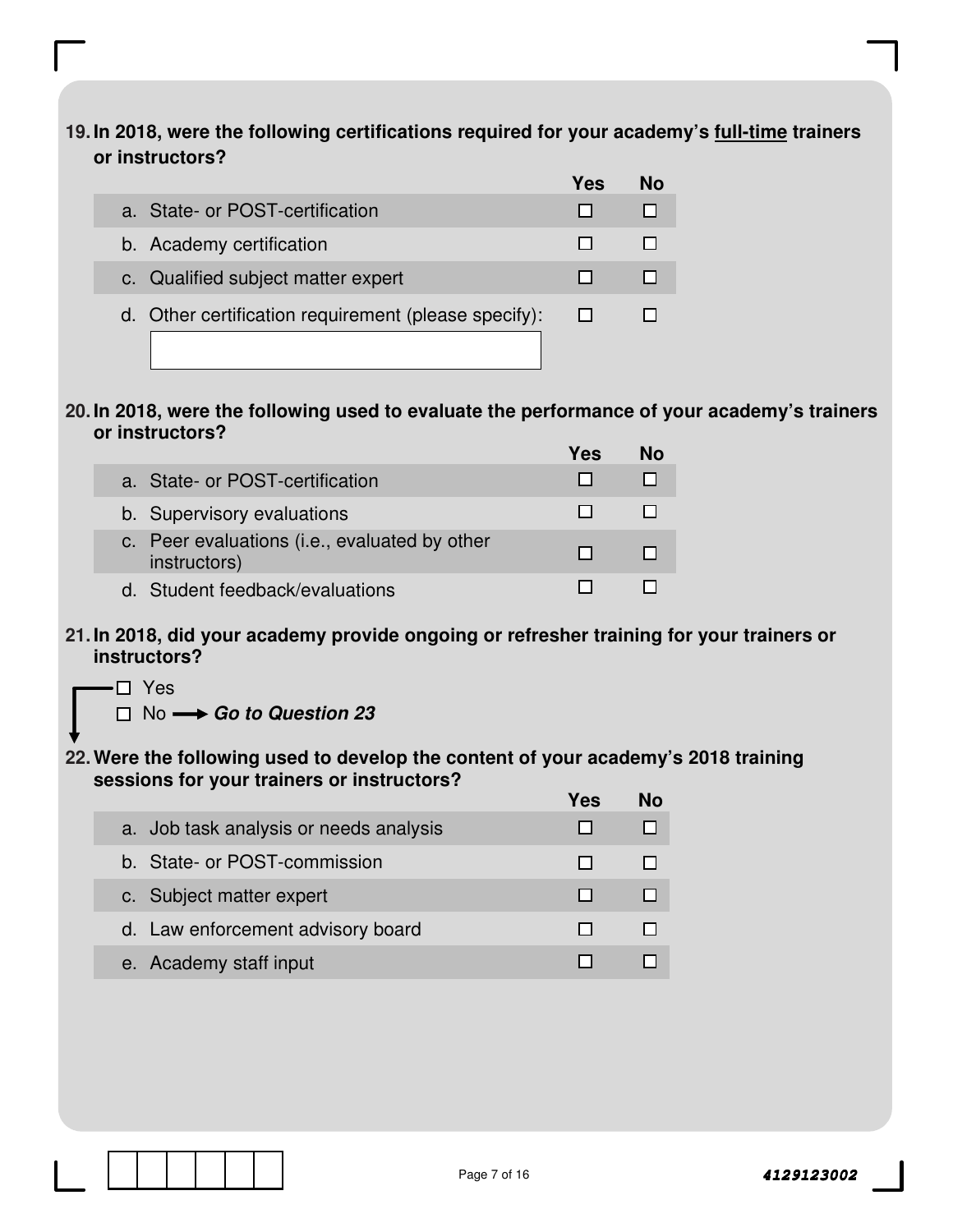**ACADEMY RESOURCES**

### **23. In 2018, which of the following resources did BASIC training recruits have access to?** If recruits did not have access to a resource, select only the box in the far-right column.

|    |                                                                                                                  |                                | <b>Recruits in BASIC training had</b><br>access to the resource and the<br>resource was | <b>Recruits</b><br>in BASIC<br>training |
|----|------------------------------------------------------------------------------------------------------------------|--------------------------------|-----------------------------------------------------------------------------------------|-----------------------------------------|
|    | <b>Resource</b>                                                                                                  | Operated by<br>your<br>academy | <b>Operated by</b><br>another entity/<br>organization                                   | did not<br>have<br>access               |
|    | A. Educational                                                                                                   |                                |                                                                                         |                                         |
| 1. | Computer lab                                                                                                     | ◻                              | ◻                                                                                       | ◻                                       |
| 2. | Electronic tablet/iPad                                                                                           | ◻                              | П                                                                                       | □                                       |
| 3. | Internet/on-line classes                                                                                         | □                              | □                                                                                       | □                                       |
| 4. | Media lab/video production facility                                                                              | □                              | П                                                                                       | □                                       |
| 5. | Mobile data terminals                                                                                            | ◻                              | П                                                                                       | ◻                                       |
| 6. | Resource center/library                                                                                          | □                              | □                                                                                       | ◻                                       |
| 7. | Subscription to web- or online-based<br>training content (e.g., LETN, PoliceOne<br>Academy, In the Line of Duty) | ◻                              | П                                                                                       | □                                       |
| 8. | Video conferencing classes                                                                                       | □                              | □                                                                                       | □                                       |
|    | <b>B. Weapons/Self-Defense</b>                                                                                   |                                |                                                                                         |                                         |
| 1. | Defensive tactics room                                                                                           | ◻                              | □                                                                                       | ◻                                       |
| 2. | Firearms training simulators                                                                                     | □                              | □                                                                                       | □                                       |
| 3. | Indoor firearms range                                                                                            | ◻                              | П                                                                                       | ◻                                       |
| 4. | Outdoor firearms range                                                                                           | □                              | □                                                                                       | □                                       |
| 5. | Scenario training facility                                                                                       | ◻                              | □                                                                                       | □                                       |
|    | <b>C. Physical Fitness/Agility</b>                                                                               |                                |                                                                                         |                                         |
| 1. | Fitness facilities (e.g., gym, weight room)                                                                      | □                              |                                                                                         | LΙ                                      |
| 2. | Obstacle course                                                                                                  | □                              |                                                                                         | □                                       |
| 3. | Swimming pool                                                                                                    | ◻                              | □                                                                                       | □                                       |
|    | D. Driving-Related                                                                                               |                                |                                                                                         |                                         |
| 1. | Driving simulator                                                                                                | ◻                              | ◻                                                                                       | □                                       |
| 2. | Vehicle operation range/driving track                                                                            | □                              | □                                                                                       | □                                       |
|    | <b>E. Living Arrangements</b>                                                                                    |                                |                                                                                         |                                         |
| 1. | Dormitory/residential facilities                                                                                 | ◻                              | ◻                                                                                       | □                                       |

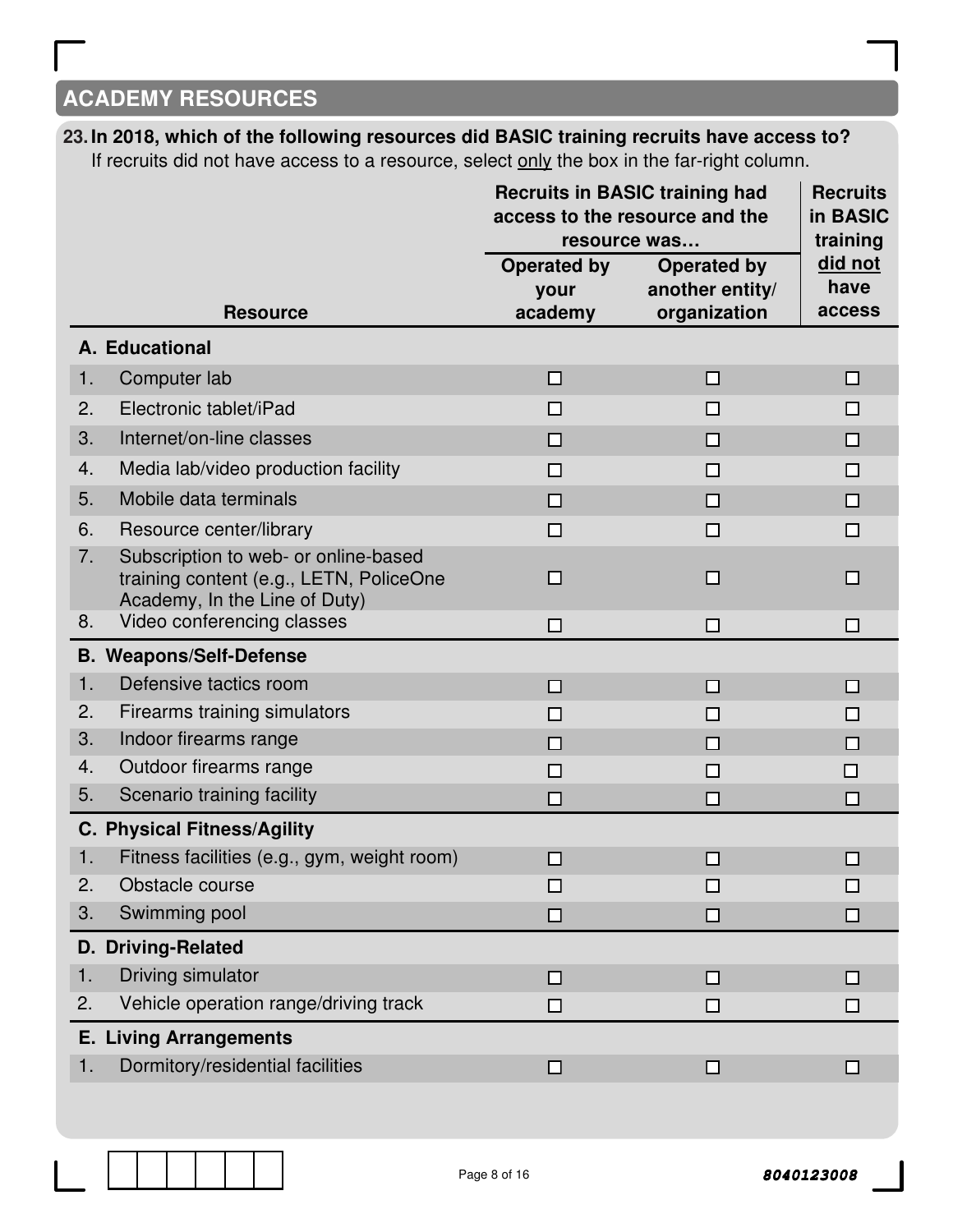|          | 24. Enter your academy's total operating budget for the fiscal year that included June 30,       |
|----------|--------------------------------------------------------------------------------------------------|
|          | 2018. Exclude recruit salaries and purchases of equipment (e.g., cars, computers with a life     |
|          | expectancy of five or more years). If the budget is not available, provide an estimate and check |
| the box. |                                                                                                  |
|          | $ \$$   $ $ ,               00 $\Box$ If amount is estimate, check here.                         |

**25. Enter your academy's total budget for equipment (e.g., purchase of cars, radios, computers, etc., with a life expectancy of five years or more) for the fiscal year that included June 30, 2018.** If the budget is not available, provide an estimate and check the box.

**\$** If amount is estimate, check here. , , .00

### **BASIC ACADEMY TRAINEES**

**26. For the BASIC recruit academy class(es) that ended in 2018, please indicate the total number of recruits who started BASIC training, and the total number who completed it, by sex.**

|                                                              | Number of recruits who<br><b>STARTED training</b> | <b>Number of recruits who</b><br><b>COMPLETED training</b> |
|--------------------------------------------------------------|---------------------------------------------------|------------------------------------------------------------|
| a. Male                                                      |                                                   |                                                            |
| b. Female                                                    |                                                   |                                                            |
| c. Total for classes ending in 2018<br>(Sum of Rows a and b) |                                                   |                                                            |

**27. For the BASIC recruit academy class(es) that ended in 2018, please indicate the total number of recruits who started BASIC training, and the total number who completed it, by race and ethnicity.**

|                                                                     | <b>Number of recruits who</b><br><b>STARTED training</b> | <b>Number of recruits who</b><br><b>COMPLETED training</b> |
|---------------------------------------------------------------------|----------------------------------------------------------|------------------------------------------------------------|
| a. White, non-Hispanic                                              |                                                          |                                                            |
| b. Black or African American, non-<br>Hispanic                      |                                                          |                                                            |
| c. Hispanic or Latino                                               |                                                          |                                                            |
| d. American Indian or Alaska<br>Native, non-Hispanic                |                                                          |                                                            |
| e. Asian, non-Hispanic                                              |                                                          |                                                            |
| Native Hawaiian or other Pacific<br>Islander, non-Hispanic          |                                                          |                                                            |
| g. Two or more races                                                |                                                          |                                                            |
| Not known<br>h.                                                     |                                                          |                                                            |
| Total for classes ending in 2018<br>i.<br>(Sum of Rows a through h) |                                                          |                                                            |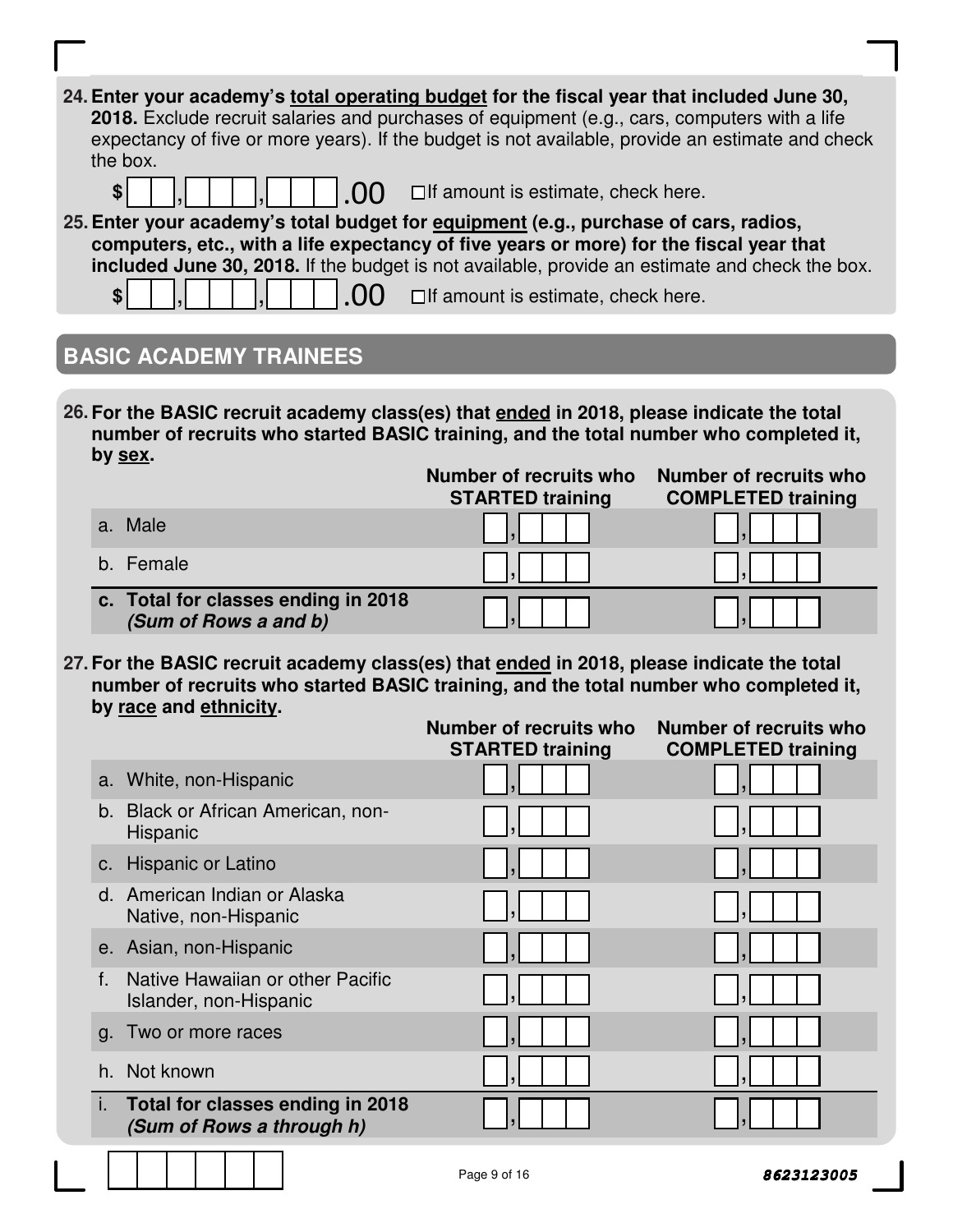**28.For those recruits who did not complete BASIC training in the class(es) that ended in 2018, please provide the number of recruits by each primary reason for non-completion by sex.** Please respond to this question using only numbers; if none, enter '0'. Report unknowns within row 'k'. Count each recruit only once, even if there were multiple reasons for dismissal.

If all recruits completed BASIC training in the classes that ended in 2018, check here:  $\Box \rightarrow$  Go to Question 29

|    |                                                               | <b>Male</b> | <b>Female</b> |
|----|---------------------------------------------------------------|-------------|---------------|
| a. | Injury/illness                                                |             |               |
|    | b. Failure to qualify – firearms                              |             |               |
|    | c. Failure to qualify - driving                               |             |               |
|    | d. Failure to qualify $-$ other                               |             |               |
|    | e. Inability to meet physical standards                       |             |               |
| f. | Academic                                                      |             |               |
| g. | <b>Disciplinary</b>                                           |             |               |
|    | h. Voluntary                                                  |             |               |
| i. | Withdrawn by sponsoring agency                                |             |               |
| Ŀ  | Other reason for non-completion                               |             |               |
| k. | Don't know/no information available                           |             |               |
| I. | Total for classes ending in 2018 (Sum<br>of Rows a through k) |             |               |

- **29. In 2018, did your academy have a set of rules concerning BASIC recruit behavior (e.g., disciplinary code, code of conduct)?**
	- $\neg$ D Yes
		- No **Go to Question 31**

# **30.Were the following actions taken in response to violations of those rules in 2018?**

|                                                   | Yes | Nο |
|---------------------------------------------------|-----|----|
| a. Counseling                                     |     |    |
| b. Demerits                                       |     |    |
| c. "Extra duty" tasks (e.g., writing assignments) |     |    |
| d. Loss of privileges                             |     |    |
| e. Lowering of specific course grades             |     |    |
| Motivational physical training                    |     |    |
| Probation/suspension<br>q.                        |     |    |
| h. Termination/dismissal/expulsion                |     |    |
| Verbal reprimand                                  |     |    |
| Written reprimand                                 |     |    |

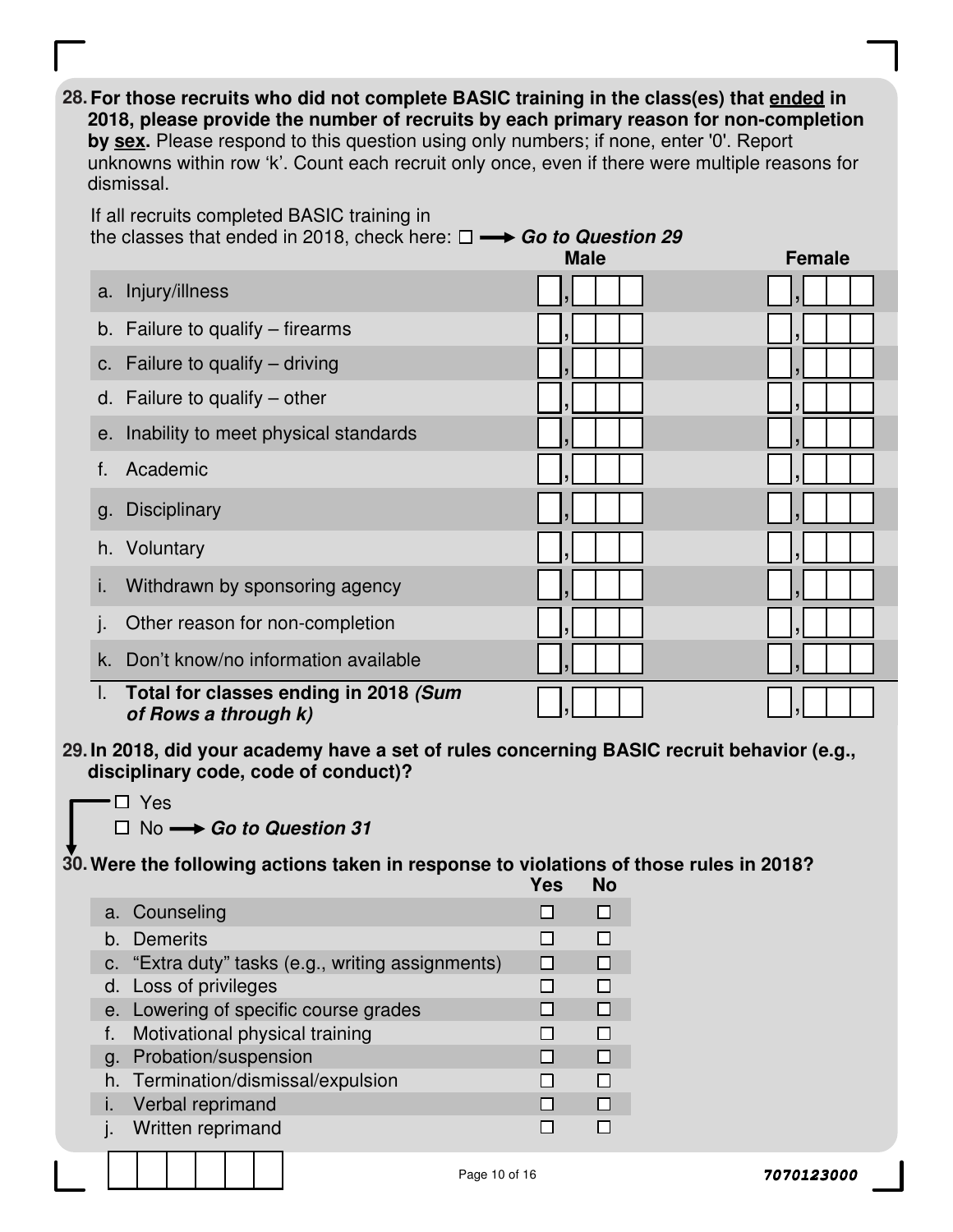### **BASIC CORE CURRICULUM**

- **31. The training environment of academies can be described as using a stress model (i.e., military or paramilitary style), a non-stress model (i.e., academic or adult learning), or a combination of the two models. Which of the following best describes the training environment of your academy's 2018 BASIC training program?**
	- $\Box$  All or mostly stress model
	- □ More stress than non-stress model
	- $\Box$  Equal balance of stress and non-stress model
	- $\Box$  More non-stress than stress model
	- □ All or mostly non-stress model

**32. Indicate whether your academy's BASIC training program provided instruction on the following topics in 2018. If yes, provide the approximate number of hours of instruction required in your 2018 BASIC training program.** We understand that these categories may not reflect your course titles and the list is not comprehensive. Please give your best estimates, even if a topic was integrated throughout the curriculum. If estimating, please check the box in the far-right column for that particular topic.

| If number of<br>If Yes, enter<br>number of hours<br>hours is an<br>of BASIC training<br>instruction<br>check this<br>required on topic<br>2018 BASIC training subject area<br><b>Yes</b><br><b>No</b> |                                     |        |        |  |       |        |
|-------------------------------------------------------------------------------------------------------------------------------------------------------------------------------------------------------|-------------------------------------|--------|--------|--|-------|--------|
|                                                                                                                                                                                                       | A. Operations                       |        |        |  |       |        |
| 1.                                                                                                                                                                                                    | <b>Basic first-aid/CPR</b>          | $\Box$ | $\Box$ |  | hours | □      |
| 2.                                                                                                                                                                                                    | Computers/information systems       | □      | $\Box$ |  | hours | □      |
| 3.                                                                                                                                                                                                    | Emergency vehicle operations        | □      | $\Box$ |  | hours | □      |
| 4.                                                                                                                                                                                                    | Evidence processing and storage     | $\Box$ | $\Box$ |  | hours | □      |
| 5.                                                                                                                                                                                                    | Intelligence gathering and analysis | $\Box$ | $\Box$ |  | hours | □      |
| 6.                                                                                                                                                                                                    | Interrogation/interviewing          | □      | $\Box$ |  | hours | □      |
| 7.                                                                                                                                                                                                    | Investigations                      | ◻      | $\Box$ |  | hours | ◻      |
| 8.                                                                                                                                                                                                    | Patrol procedures/techniques        | $\Box$ | $\Box$ |  | hours | $\Box$ |
| 9.                                                                                                                                                                                                    | Radar/lidar                         | □      | $\Box$ |  | hours | □      |
| 10.                                                                                                                                                                                                   | <b>Report writing</b>               | $\Box$ | $\Box$ |  | hours | □      |
| 11.                                                                                                                                                                                                   | Traffic accident investigations     | □      | $\Box$ |  | hours | □      |
|                                                                                                                                                                                                       | <b>B. Weapons/Defensive Tactics</b> |        |        |  |       |        |
| 1.                                                                                                                                                                                                    | De-escalation/verbal judo           | $\Box$ | $\Box$ |  | hours | $\Box$ |
| 2.                                                                                                                                                                                                    | Defensive tactics                   | $\Box$ | $\Box$ |  | hours | □      |
| 3.                                                                                                                                                                                                    | <b>Firearms skills</b>              | □      | $\Box$ |  | hours | ◻      |
| 4.                                                                                                                                                                                                    | Nonlethal weapons                   | □      | □      |  | hours | □      |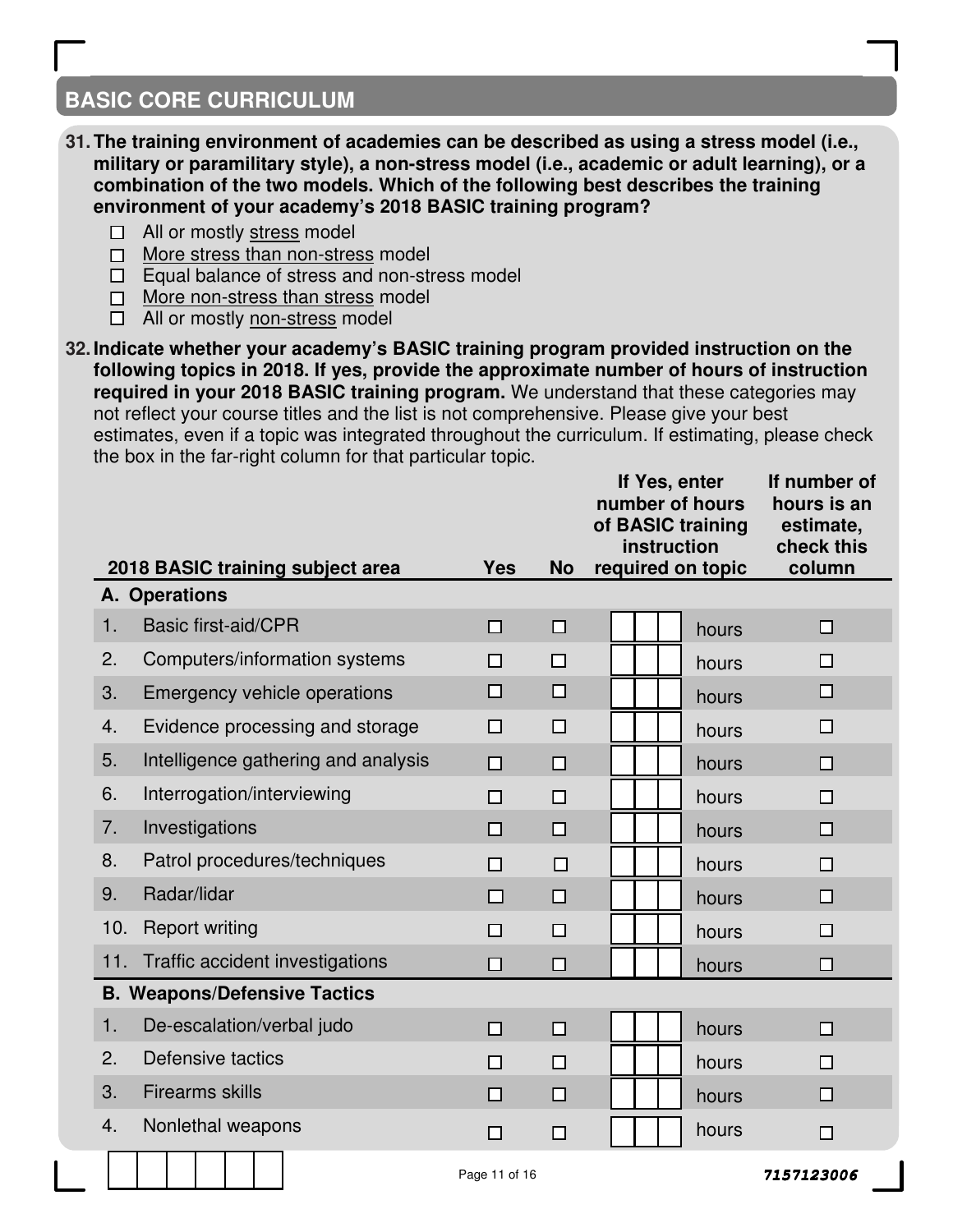**32. (continued) Indicate whether your academy's BASIC training program provided instruction on the following topics in 2018. If yes, provide the approximate number of hours of instruction required in your 2018 BASIC training program.**

| If number of<br>If Yes, enter<br>number of hours<br>hours is an<br>of BASIC training<br>estimate,<br>instruction<br>check this |                                                          |            |           |                   |       |        |
|--------------------------------------------------------------------------------------------------------------------------------|----------------------------------------------------------|------------|-----------|-------------------|-------|--------|
|                                                                                                                                | 2018 BASIC training subject area                         | <b>Yes</b> | <b>No</b> | required on topic |       | column |
|                                                                                                                                | C. Legal                                                 |            |           |                   |       |        |
| 1.                                                                                                                             | Criminal/constitutional law                              | ◻          | $\Box$    |                   | hours | □      |
| 2.                                                                                                                             | Juvenile justice law and procedures                      | □          | $\Box$    |                   | hours | □      |
| 3.                                                                                                                             | <b>Traffic law</b>                                       | ◻          | $\Box$    |                   | hours | □      |
|                                                                                                                                | <b>D. Community Policing</b>                             |            |           |                   |       |        |
| 1.                                                                                                                             | Applying research methods to study<br>crime and disorder | □          | □         |                   | hours | □      |
| 2.                                                                                                                             | Community partnership<br>building/collaboration          | □          | $\Box$    |                   | hours | □      |
| 3.                                                                                                                             | Cultural diversity/human relations                       | ◻          | $\Box$    |                   | hours | ◻      |
| 4.                                                                                                                             | Mediation/conflict management                            | □          | $\Box$    |                   | hours | □      |
| 5.                                                                                                                             | Problem-solving approaches                               | ◻          | □         |                   | hours | ◻      |
| 6.                                                                                                                             | Using crime mapping to analyze<br>community problems     | □          | $\Box$    |                   | hours | □      |
|                                                                                                                                | E. Self-Improvement                                      |            |           |                   |       |        |
| 1.                                                                                                                             | Basic foreign language                                   | ◻          | $\Box$    |                   | hours | ◻      |
| 2.                                                                                                                             | Communications                                           | □          | $\Box$    |                   | hours | □      |
| 3.                                                                                                                             | Ethics and integrity                                     | ◻          | $\Box$    |                   | hours | ◻      |
| 4.                                                                                                                             | <b>Health and fitness</b>                                | □          | □         |                   | hours | □      |
| 5.                                                                                                                             | Professionalism                                          | □          | $\Box$    |                   | hours | $\Box$ |
| 6.                                                                                                                             | Stress prevention/management                             | □          | $\Box$    |                   | hours | □      |
|                                                                                                                                | <b>F. Special Topics</b>                                 |            |           |                   |       |        |
| 1.                                                                                                                             | Clandestine drug labs                                    | ◻          | ◻         |                   | hours | ◻      |
| 2.                                                                                                                             | Crimes against children                                  | □          | $\Box$    |                   | hours | □      |
| 3.                                                                                                                             | Cyber/internet crimes                                    | ◻          | □         |                   | hours | ◻      |
| 4.                                                                                                                             | Domestic violence                                        | □          | $\Box$    |                   | hours | □      |

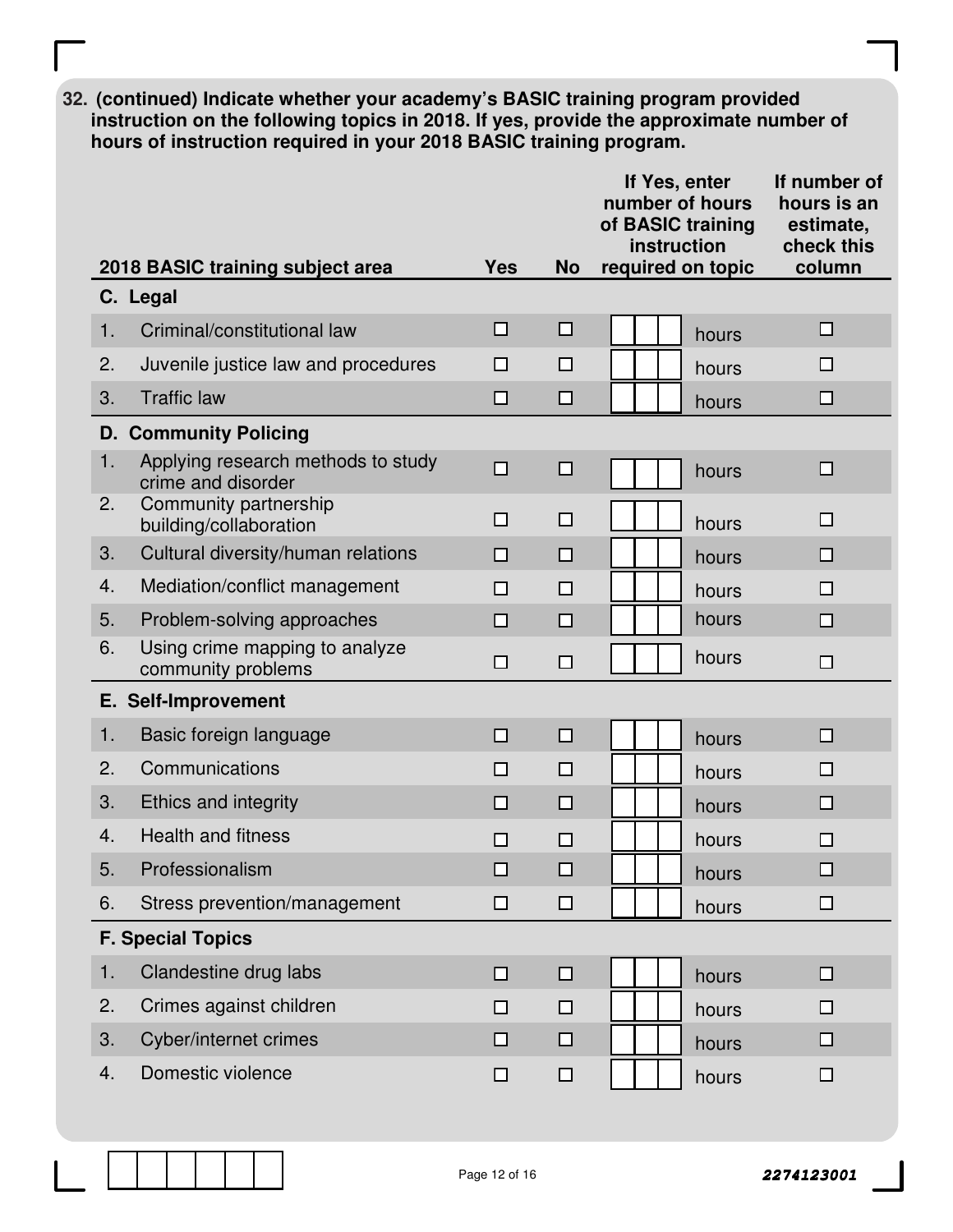**32. (continued) Indicate whether your academy's BASIC training program provided instruction on the following topics in 2018. If yes, provide the approximate number of hours of instruction required in your 2018 BASIC training program.**

|     |                                                                          | <b>Yes</b> |           | If Yes, enter<br>number of hours<br>of BASIC training<br>instruction | If number of<br>hours is an<br>estimate,<br>check this |
|-----|--------------------------------------------------------------------------|------------|-----------|----------------------------------------------------------------------|--------------------------------------------------------|
|     | 2018 BASIC training subject area<br><b>F. Special Topics (continued)</b> |            | <b>No</b> | required on topic                                                    | column                                                 |
| 5.  | <b>DUI/sobriety</b>                                                      | $\Box$     | □         | hours                                                                | $\Box$                                                 |
| 6.  | Elder abuse                                                              | ◻          | $\Box$    | hours                                                                | □                                                      |
| 7.  | Emergency management                                                     | ◻          | □         | hours                                                                | ◻                                                      |
| 8.  | Gangs                                                                    | $\Box$     | □         | hours                                                                | $\Box$                                                 |
| 9.  | Hate crimes/bias crimes                                                  | □          | $\Box$    | hours                                                                | ◻                                                      |
| 10. | Human trafficking                                                        | □          | $\Box$    | hours                                                                | □                                                      |
| 11. | <b>Mental illness</b>                                                    | □          | $\Box$    | hours                                                                | □                                                      |
| 12. | Opioids                                                                  | □          | $\Box$    | hours                                                                | $\Box$                                                 |
| 13. | Response to an active shooter                                            | ◻          | $\Box$    | hours                                                                | □                                                      |
| 14. | Sexual assault                                                           | $\Box$     | $\Box$    | hours                                                                | $\Box$                                                 |
| 15. | Sexual harassment                                                        | ◻          | $\Box$    | hours                                                                | □                                                      |
| 16. | Terrorism                                                                | $\Box$     | $\Box$    | hours                                                                | □                                                      |
|     | 17. Victim response                                                      | П          | ◻         | hours                                                                | □                                                      |

#### **33. In 2018, did your academy use reality-based (mock) scenarios for the following topics during BASIC training?**

|                                                         | <b>Yes</b> | <b>No</b> |
|---------------------------------------------------------|------------|-----------|
| a. Arrest control tactics                               |            |           |
| b. Firearms                                             |            |           |
| c. Non-lethal live fire (e.g., simunitions, paintballs) |            |           |
| d. Non-lethal weapons                                   |            |           |
| e. Self-defense                                         |            |           |
| f. Threat assessment                                    |            |           |
| g. Use of force continuum/situational use of force      |            |           |
| h. Verbal tactics                                       |            |           |
|                                                         |            |           |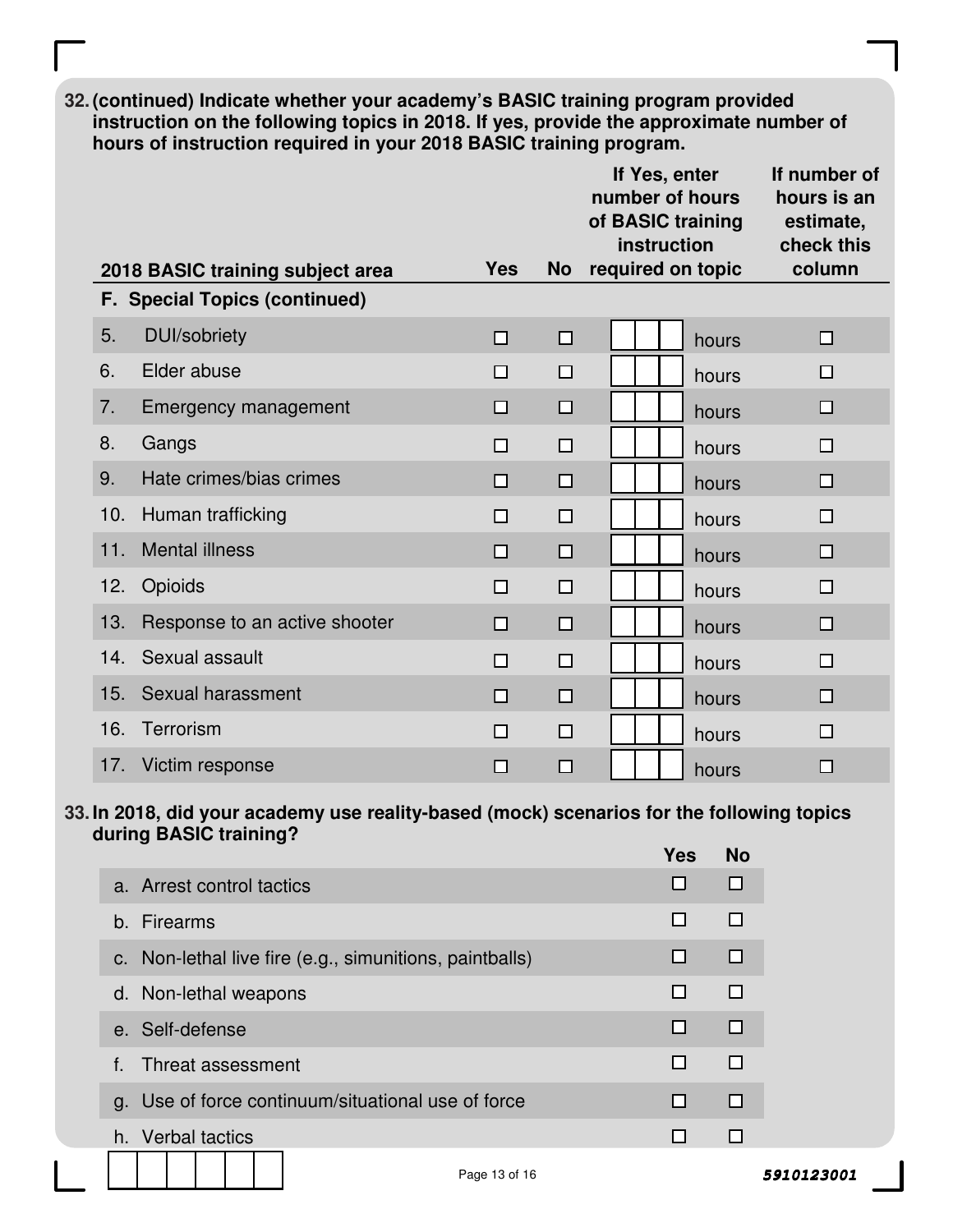#### **34. In 2018, did your academy include the following types of weapons training in your BASIC academy?**

|                                                                 | <b>Yes</b> | <b>No</b> |
|-----------------------------------------------------------------|------------|-----------|
| Revolver<br>a <sub>1</sub>                                      | П          | П         |
| b. Semi-automatic pistol                                        | П          |           |
| Shotgun (any type)<br>$C_{1}$                                   | П          | LΙ        |
| Manual rifle<br>d.                                              | П          |           |
| e. Semi-automatic rifle (e.g., AR-15)                           | П          | ◻         |
| f.<br>Fully-automatic rifle (e.g., M-16, AK-47, MP5)            | П          |           |
| <b>Baton</b><br>g.                                              | ш          | LΙ        |
| Blunt force projectile (e.g., bean bag, rubber bullets)<br>h.   | П          | П         |
| i.<br>Chemical agent projectile (e.g., CS/tear gas, OC pellets) | П          | П         |
| Conducted Energy Device (e.g., Taser, stun gun, Stinger)<br>j.  | п          |           |
| <b>Explosives</b><br>k.                                         | П          | ◻         |
| Flashlight<br>I.                                                | П          |           |
| m. Knife/edged weapon                                           | П          |           |
| OC spray/foam<br>$n_{\rm}$                                      | П          |           |
| Other (please specify):<br>0.                                   |            |           |

#### **35. In 2018, did your academy include the following in your BASIC firearms or related training?**

|                                                        | Yes | Nο |
|--------------------------------------------------------|-----|----|
| a. Firearms training simulators                        |     |    |
| b. Night-time or reduced light conditions              |     |    |
| c. Non-lethal live fire (e.g., simunitions, paintball) |     |    |
| d. Simulated stressful conditions                      |     |    |
| e. Training with off-duty weapons                      |     |    |

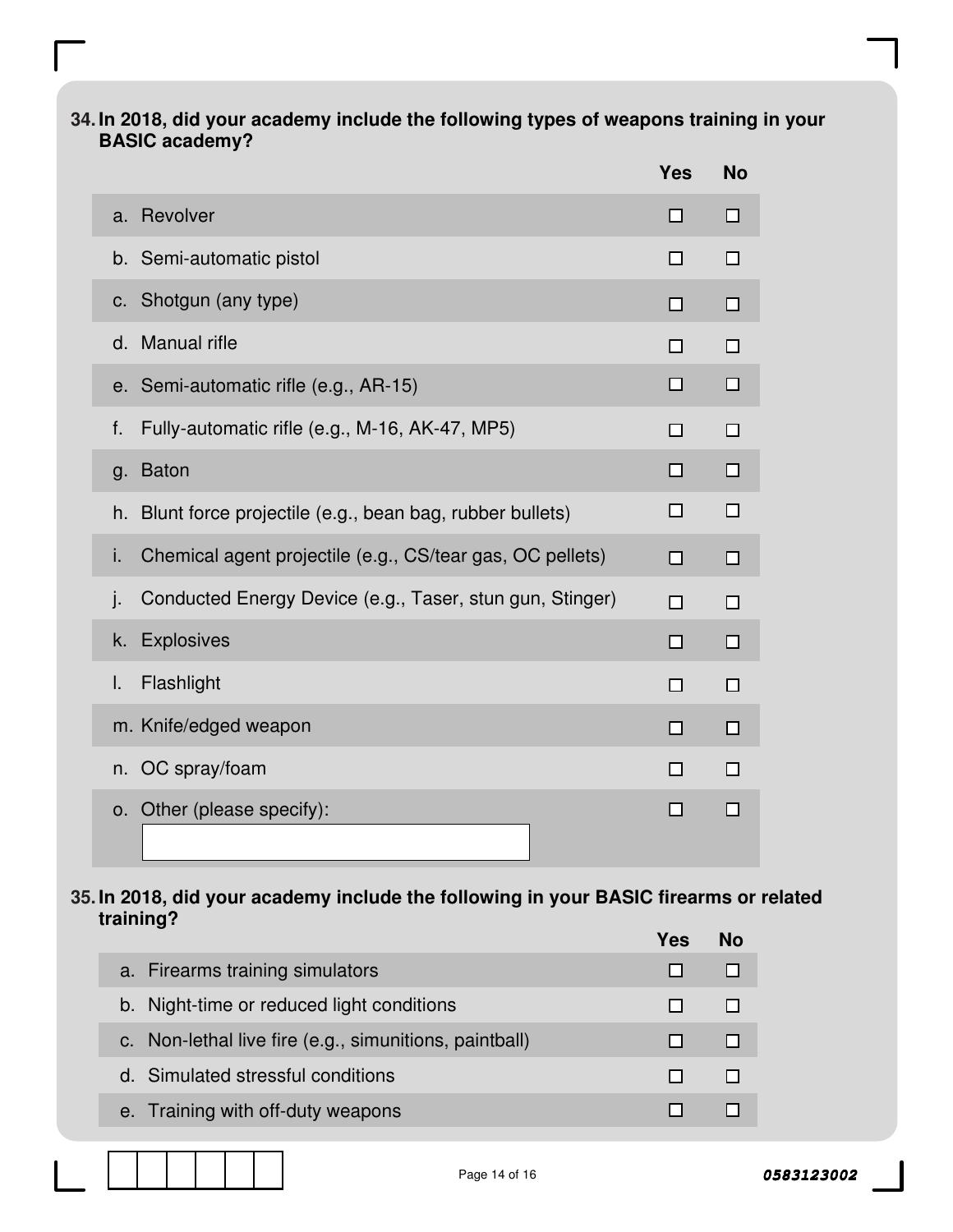**36. In 2018, did your academy include the following techniques in your BASIC control/defensive tactics instruction for use in the field?**

| <b>Yes</b> | <b>No</b> |
|------------|-----------|
|            |           |
|            |           |
|            | П         |
|            |           |
|            | П         |
|            | п         |
| ш          | П         |
|            |           |
| ш          | LΙ        |
|            |           |
|            | П         |
|            |           |
|            |           |

**37. In 2018, did your academy's BASIC training program provide any instruction on how to identify or respond to excessive force used by other officers?**

- □ Yes
- □ No

# **Thank You!**

Thank you for participating in this survey.

Please retain a copy for your records as project staff may call to clarify responses.

|             | Submit this form using one of the following four methods:                                                                                                                                |  |  |  |
|-------------|------------------------------------------------------------------------------------------------------------------------------------------------------------------------------------------|--|--|--|
|             | <b>Online:</b> https://bislecs.org/CLETA2018                                                                                                                                             |  |  |  |
|             | <b>E-mail:</b> cleta@rti.org                                                                                                                                                             |  |  |  |
| <b>Fax:</b> | 1-866-354-4989 (toll-free)                                                                                                                                                               |  |  |  |
| Mail:       | Use the enclosed postage-paid envelope,<br>or mail to:<br><b>RTI</b> International<br><b>ATTN: Data Capture</b><br>(0215001.001.001.009)<br>5265 Capital Blvd.<br>Raleigh, NC 27616-2925 |  |  |  |